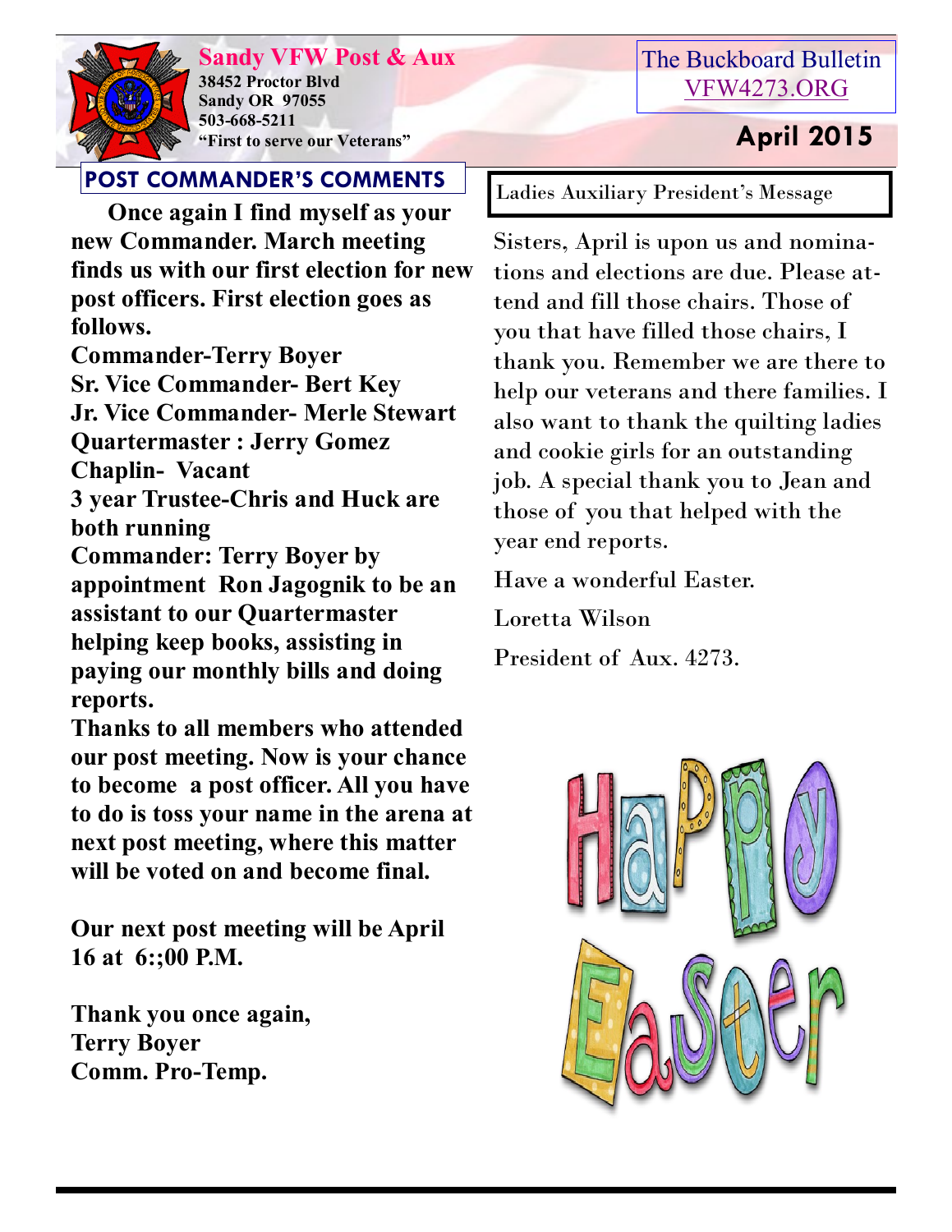## CANTEEN CORNER

Well its been busy here at the post with new activities and events.

Hope your not missing all the excitement. The remodel is almost complete and its looking really nice. It will be so nice to have the upstairs all up to date and beautifully done.

We would like to give our extreme thanks and gratitude to Jerry And Kaye Gomes. T here Construction company donated all the material and labor to have the trim and window frames done in beautifully in Cedar. It looks amazing. Thanks Jerry & Kaye, You both are truly American examples of what it means to give with out taking..

We need a new carpet, please help We are still taking Pop Can and bottle donations for the new carpet and flooring, Gary Lightcap has been a great help turning them in for us. We have almost \$350.00. sadly we need a little bit more. So keep them coming.

# The post will be closed for all business April 5 & 6th for the Easter holiday.

 Were still asking for volunteers for bartending and to cook breakfast. So far it has been the same handful of people who are doing it. Come on members. Lets get it together. Volunteering is how we manage to accomplish what we do. We need you!!!!

We also have expanded our daily menu to include several other items,

We now offer Hot Wings, Nachos, Shrimp Cocktail, and many other things.

If you haven't been here lately, you have to see this place.

Its full of excitement and new things. Hope to see you soon….

Your Bartender,

Jimmie

### **AUXILIARY CHAPLAIN'S MESSAGE**

**Ruth Jackson passed away on march 8th. Her daughter, Julie Walter has asked for a memorial and potluck. This will be may 2nd, at 2:00 in the afternoon. Here at the post.**

**Penny Edwards, longtime member and 13 yr. Chaplin has moved to Whispering pines in** 

**Estacada. Beverly Wence's husband Frank Curran passed away March 11th. He was a Korean veteran in the Army. There will be a "Celebration of Life " memorial April 2nd in Brightwood.** 

**God bless ….. Judy Gascon**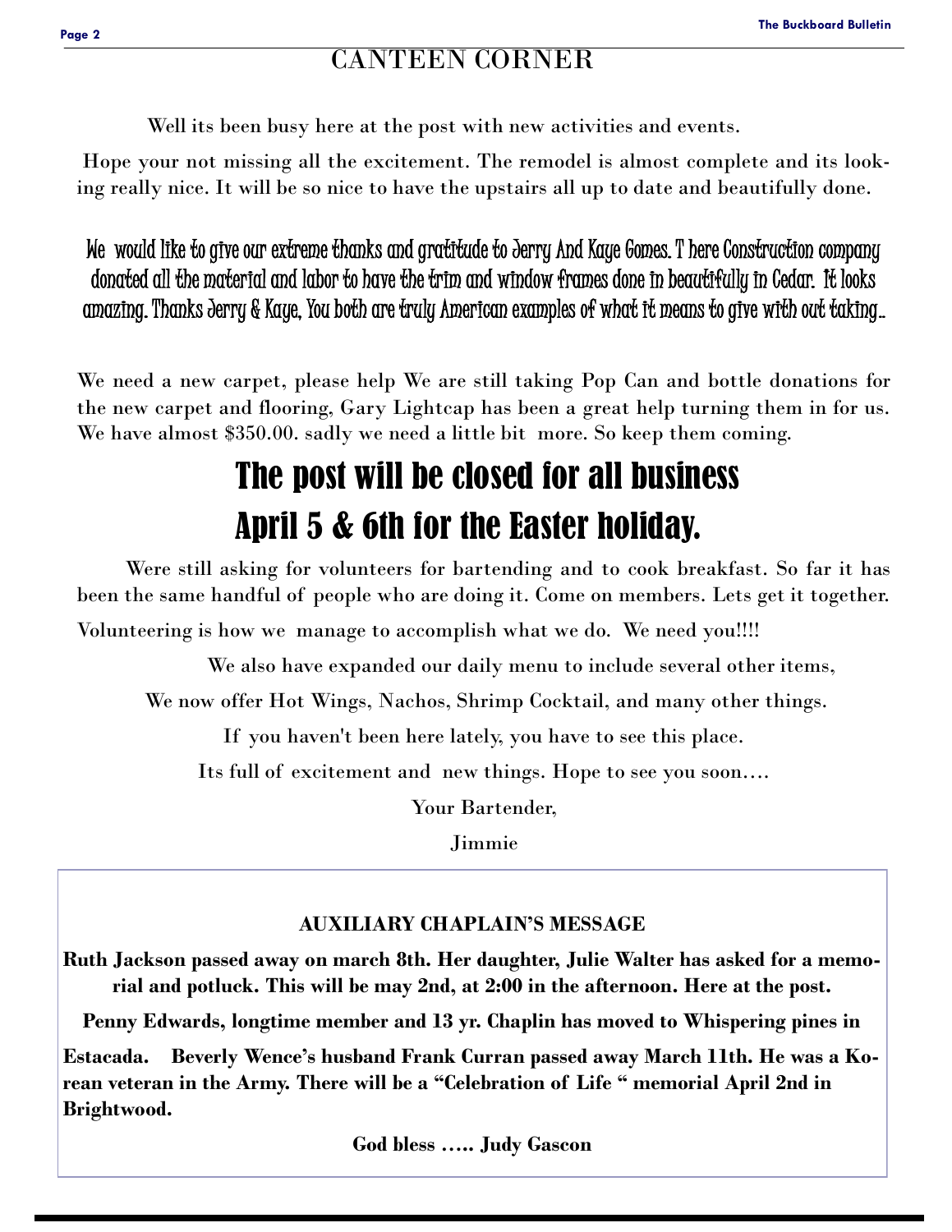### **Post Chaplin**

Our thoughts and prayers go out to the family of a long time member Frank Curran.

He will be greatly missed by all those who had a privilege of knowing him.

"Then I saw a new heaven and new earth, for the first heaven and first earth had passed away, and the sea was no more. And I saw the holy city, new Jerusalem, coming down out of heaven from God, prepared as a bride adorned by her husband. And I heard a loud voice from the throne saying, "behold, the dwelling place of God is with man. He will dwell with them, and they will be his people, and God himself will be with them as their God. He will wipe away every tear from their eyes, and death shall be no more, neither shall there be mourning, nor crying, nor pain anymore, for the former things have passed away."

Revelation 21:1-4

I hope everyone has a wonderful and blessed Passover.

"And the Jesus had cried out again in a loud voice, He gave up His spirit. At that moment the curtains of the temple was thorn in two from top to bottom. The earth shook and the rocks split. The tombs broke open and the bodies of many holy people who had died were raised to life. They came out of the tombs and after Jesus` resurrection they went into the holy city and appeared to many people."

Mathew 27:50-53

Thank you. Melissa @ (503) 668-4849

# Post Officers Ladies Auxiliary Officers

| President                 | Loretta Wilson     |
|---------------------------|--------------------|
| <b>Sr.</b> Vice President | Dora Fitzpatrick   |
| Jr. Vice President        | Wanda Michaels     |
| Treasurer                 | Midge Watkins      |
| Chaplain                  | <b>Judy Gascon</b> |
| Secretary                 | <b>Kaye Gomes</b>  |
| Guard                     | Sardi Bowyer       |
| Conductress               | Voriece Blair      |
|                           |                    |



| Commander:        | Terry Boyer     |
|-------------------|-----------------|
| Senior Vice Cmdr. | Kristian Golby  |
| Junior Vice Cmdr. | Shane Moon      |
| Chaplain:         | Melissa Samuels |
| Quartermaster:    | Jerry Gomes     |
| Judge Advocate:   | John Lamb       |
| Adjutant:         | Tony Gibbler    |
| Surgeon:          | Dan Copher      |
| 1 year Trustee:   | Ken Hershberger |
| 2 year Trustee:   | Bert Key        |
| 3 year trustee:   | William Miller  |